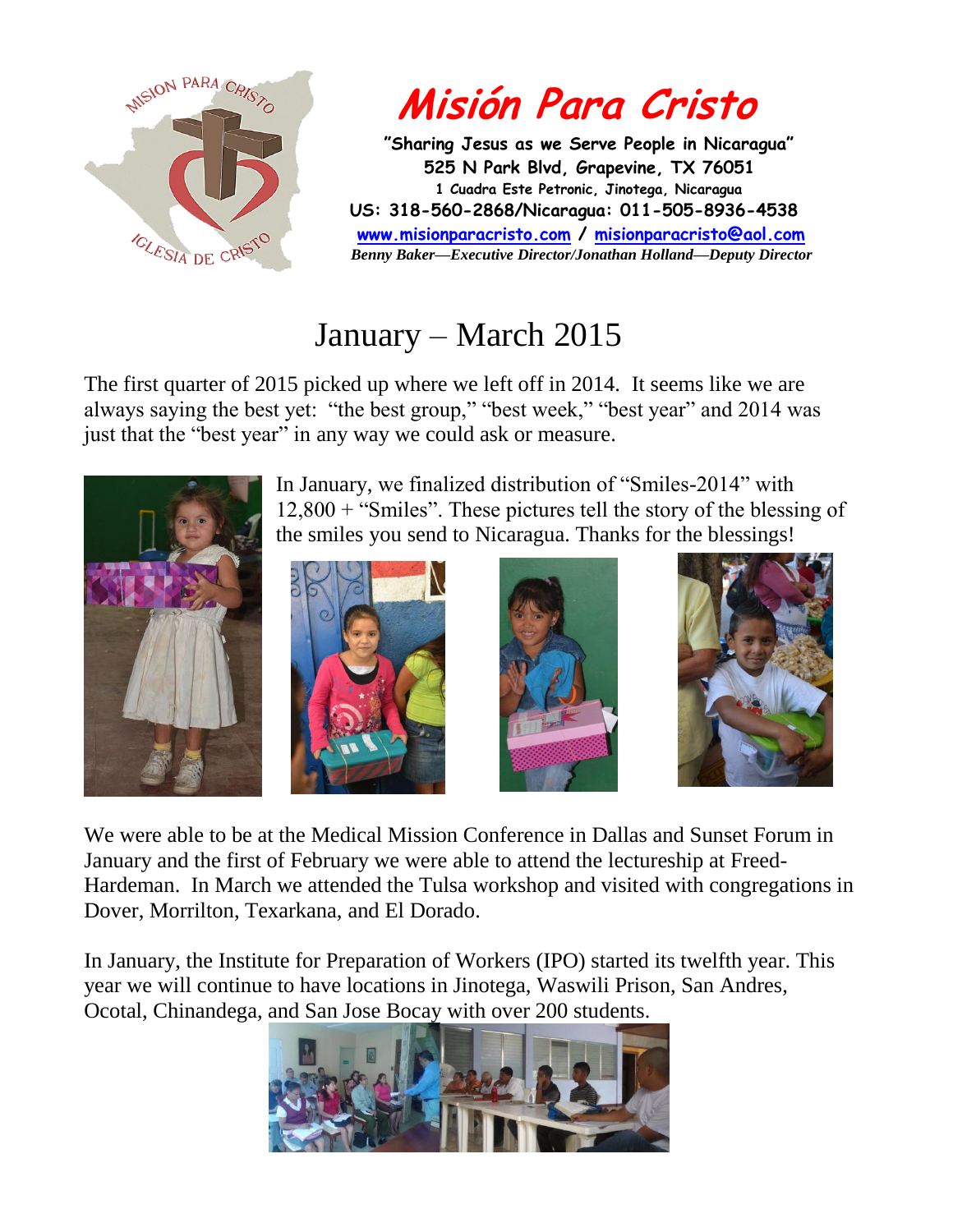We had the blessing in February to continue our Bible distribution at the Las Mercedes Hotel with the addition of the first lesson of World Bible School in Spanish (EBM). Be watching for details on how you can help us secure an additional 10,000 Bibles this year.





In February, we had our first guests from Texas Tech with us. Five fourth-year medical students, who will graduate in May. Of the five that were with us, four of them came to Nicaragua when they finished their first year of study. In February, we also had with us Vince Admires and his family from Florida.

March had our first groups for 2015. Texas Tech Medical School, Harding University and Dallas Christian were with us.



In March we celebrate two ten year milestones: March 1st marked ten years that Donna and I have had the privilege to work with the mission full-time, and March also marked ten years for our school outreach. Our first school was in Hattilo, south of Jinotega, and now we work directly with 31 schools with over 2,500 children in conjunction with the Ministry of Education. Harding helped open the school ten years ago, and help this



year with the celebration. Over the last ten years, we have built or remodeled over 25 schools across the Jinotega department. We started this year an effort to refurbish all our schools as needed.



It was good to have Mike Faris back with us in March. He was here to help with the two weeks we had groups and also taught one week in IPO. Mike and Ann will be returning this summer to continue to work with the mission as they have in the past. Please keep Ann in your prayers for full recovery from recent knee surgery.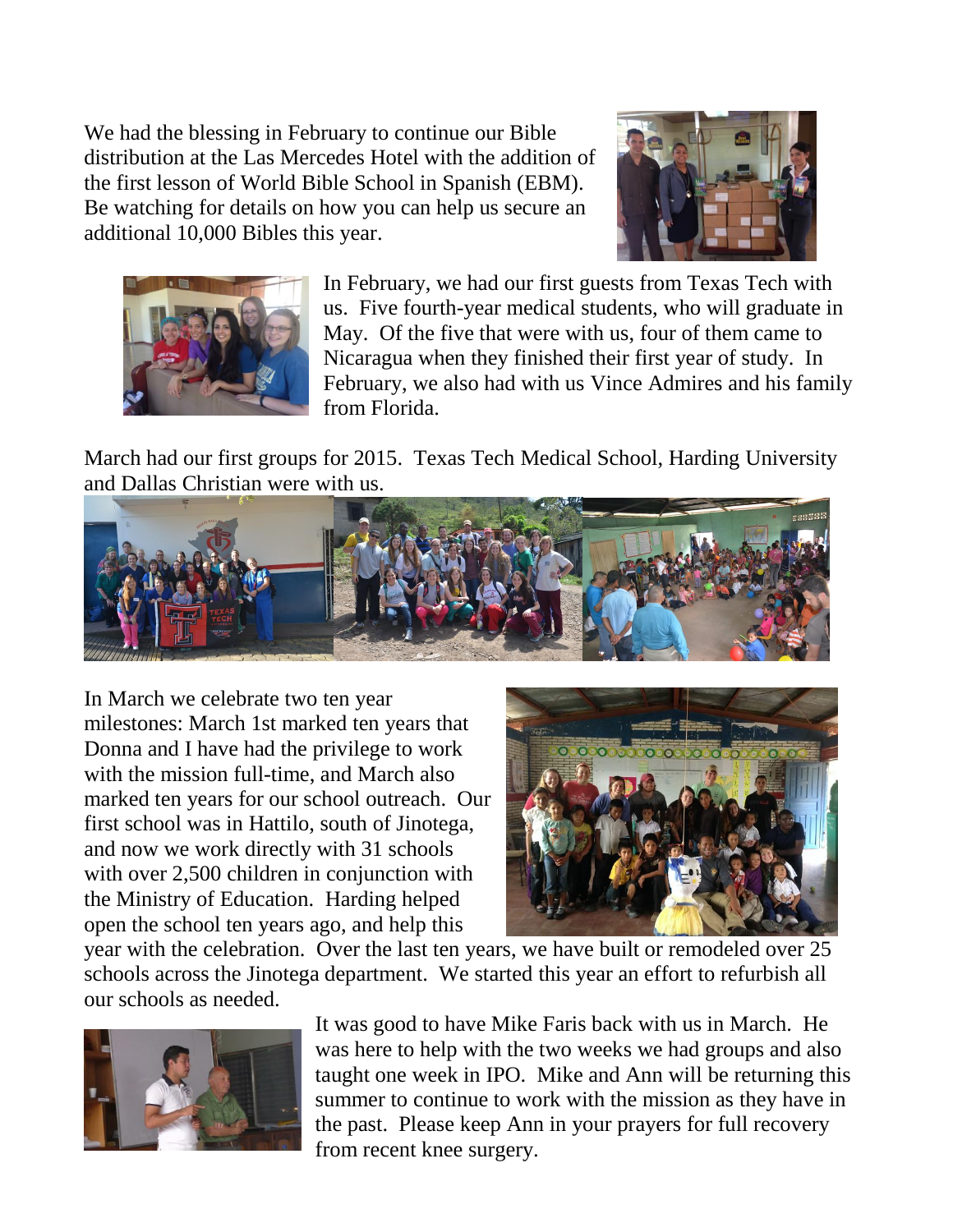Over the last five years we have used a soup mix to address the need of hunger and malnutrition. Thanks to the efforts of a number of different individuals and groups, (a special thanks to Esther at Global Samaritan and Randy Souza at Feeding the Nations), we have had the blessing of distributing over 5 million servings. In March thanks to Bev at One Child Matters we have been able to develop a direct relationship and become Distributing Partner for Stop Hunger Now in Nicaragua. Thanks to this new relationship with them and Kids Against Hunger in Florida we will be able to expand the distribution and provide better on-going support for feeding programs and schools that we work with as well as develop new avenues of distribution. In 2014, we distributed over 1 million servings, in 2015 our goal is over 2 million. It is amazing what a cup of water and a bag of soup can do to change the health of a child.

Several months ago Jonathan started working with Juan Carlos in Apanas to help the congregation there develop a Children Bible Program. That program now has over 100 children meeting on Saturday afternoons. After that, Jonathan started working with the youth in the congregation in Jinotega to do the same, that Bible program meets on Sunday afternoon with over 100 children. In an effort to help the other congregations develop similar Children Ministry projects, Jonathan and Sheila presented a Children's Ministry Seminar in March that had 45 individuals from 13 congregations in attendance. Please keep this continued effort for the children in your prayers.



It was with regret that we said "see you later" not "farewell" to the Counts in March. Chris, Jill, Zach and Maggie came to Nicaragua in 2011 with the Hennigers and Browns to develop Hope4Life, and develop they did. God has truly blessed that effort. It was sad to see them leave but we rejoice that we will see them again. May God bless and be with them as they transition back to the states.

One Child Matters celebrates one year in March continuing to impact children and families. Of the first 250 registered for OCM we have sponsors for 225. We are looking to open a third location in Yali soon. One thing that OCM provides for the congregations is the ability to touch the families of the children and share the message of our Lord. Ana started attending the church in Jinotega when her daughter started in OCM, in February Ana made her decision for the Lord. What a special day.



Ana



OCM Staff